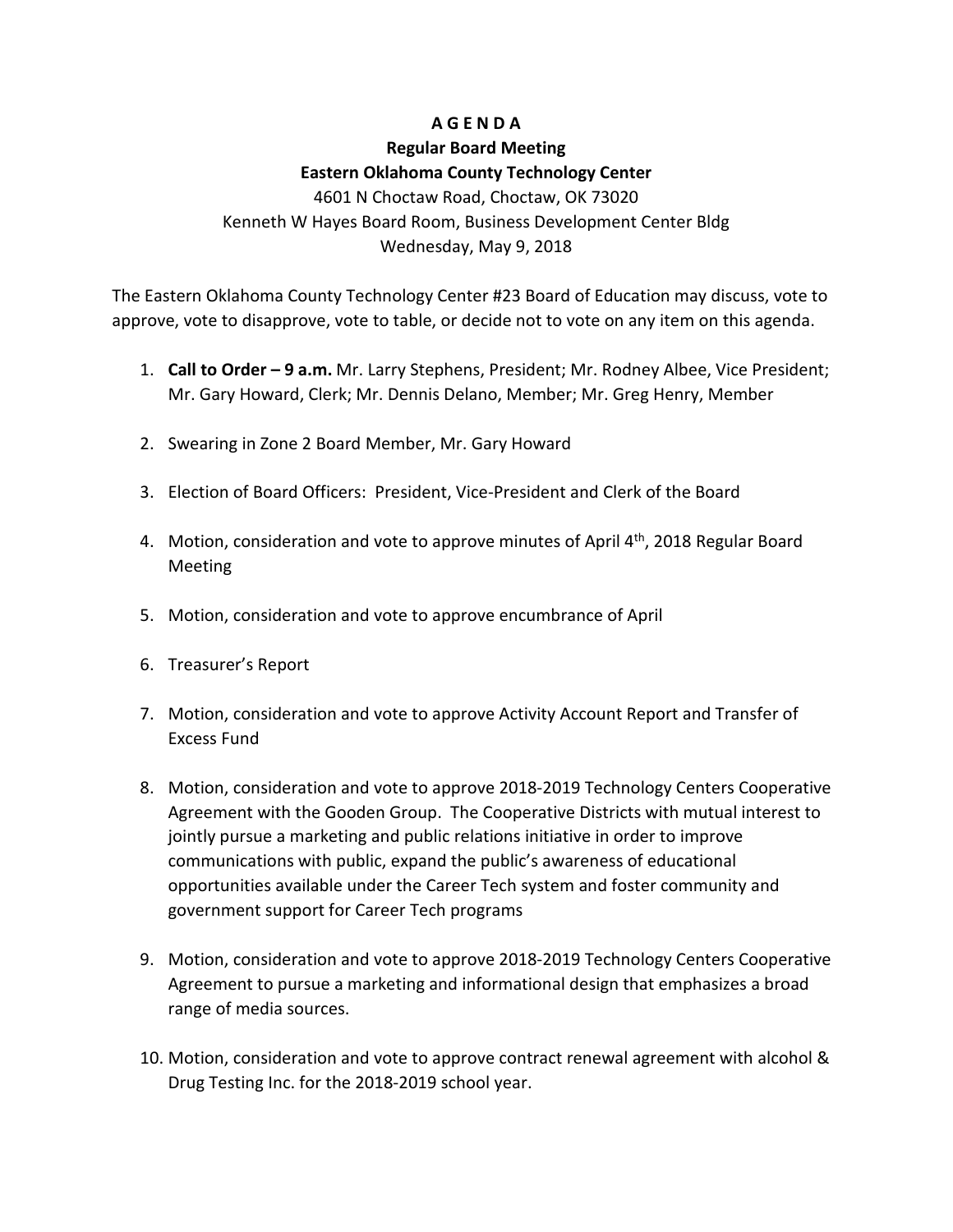- 11. Motion, consideration and vote to approve Eastern Oklahoma County Technology Center Student Handbook for the 2018-2019 school year.
- 12. Motion, consideration and vote to approve Memorandum of Understanding between Oklahoma Association of Career and Technical Education (OkACTE), Association of Career and Technical Education (ACTE), and Eastern Oklahoma County Technology Center (EOC Tech) to provide an institutional membership to promote professional development and institutional improvement during the period of July 1, 2018 to June 30, 2019
- 13. Discussion Item Only: Discussion of Changes to the FY 2019 Certified and Support Salary Schedules Based on HB 1023xx and HB 1026xx.
- 14. New Business: In accordance with *Okla. Stat. tit. 25, §311(A)(9)*, "new business" means any matter not known about or which could not have been reasonably foreseen prior to the time of posting of the agenda.
- 15. Superintendent's report

Proposed Executive Session for the purpose of discussing the following so the board can return to open session and take action pursuant to Executive Session Authority: *Okla. Stat. tit. 25, §307(B)(1),(3) and (7).* The following items are proposed for discussion during the Executive Session:

- a. New Employment as listed on Personnel Report
- b. Re-Employment as Non-Certified Personnel Staff as listed on Personnel Report for school year 2018-2019
- 16. Motion and vote to convene in Executive Session
- 17. Motion and vote to return to Open Session
- 18. Board President's Statement of Executive Session Minutes
- 19. Motion, consideration and vote to approve, disapprove or table the following:
	- a. New Employments as listed on Personnel Report
	- b. Extra Duty Employments as listed on Personnel Report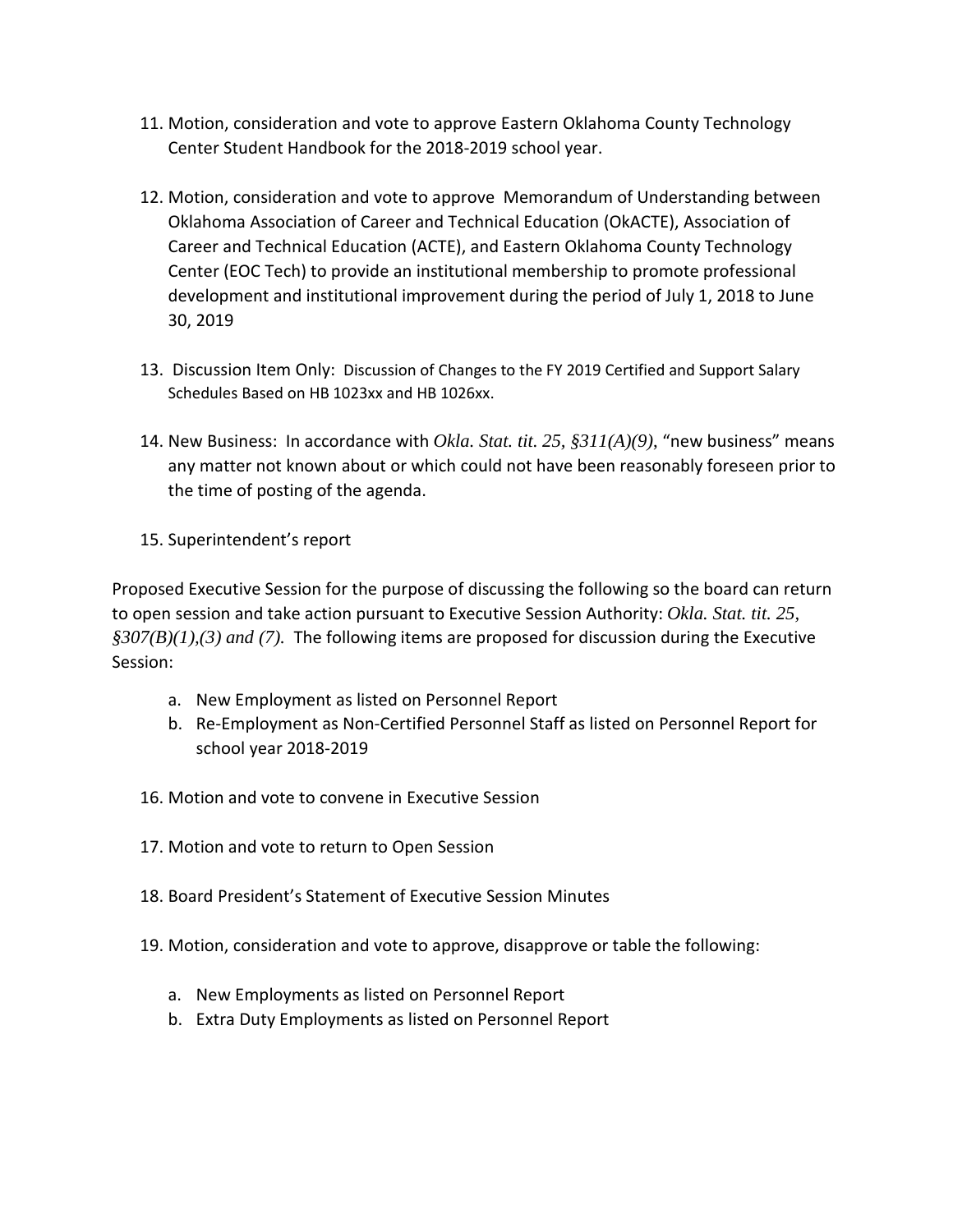20. Board Comments

21. Motion and vote for approval to Adjourn

Agenda Posted: Monday, May 7<sup>th</sup>, 2018 by 12:00 noon. Front door of Business Development Center building

Posted by:

Minutes Clerk

The next Regular meeting of the Board is: **Monday, June 4th, 2018** 9:00 a.m. Kenneth W Hayes Board Room